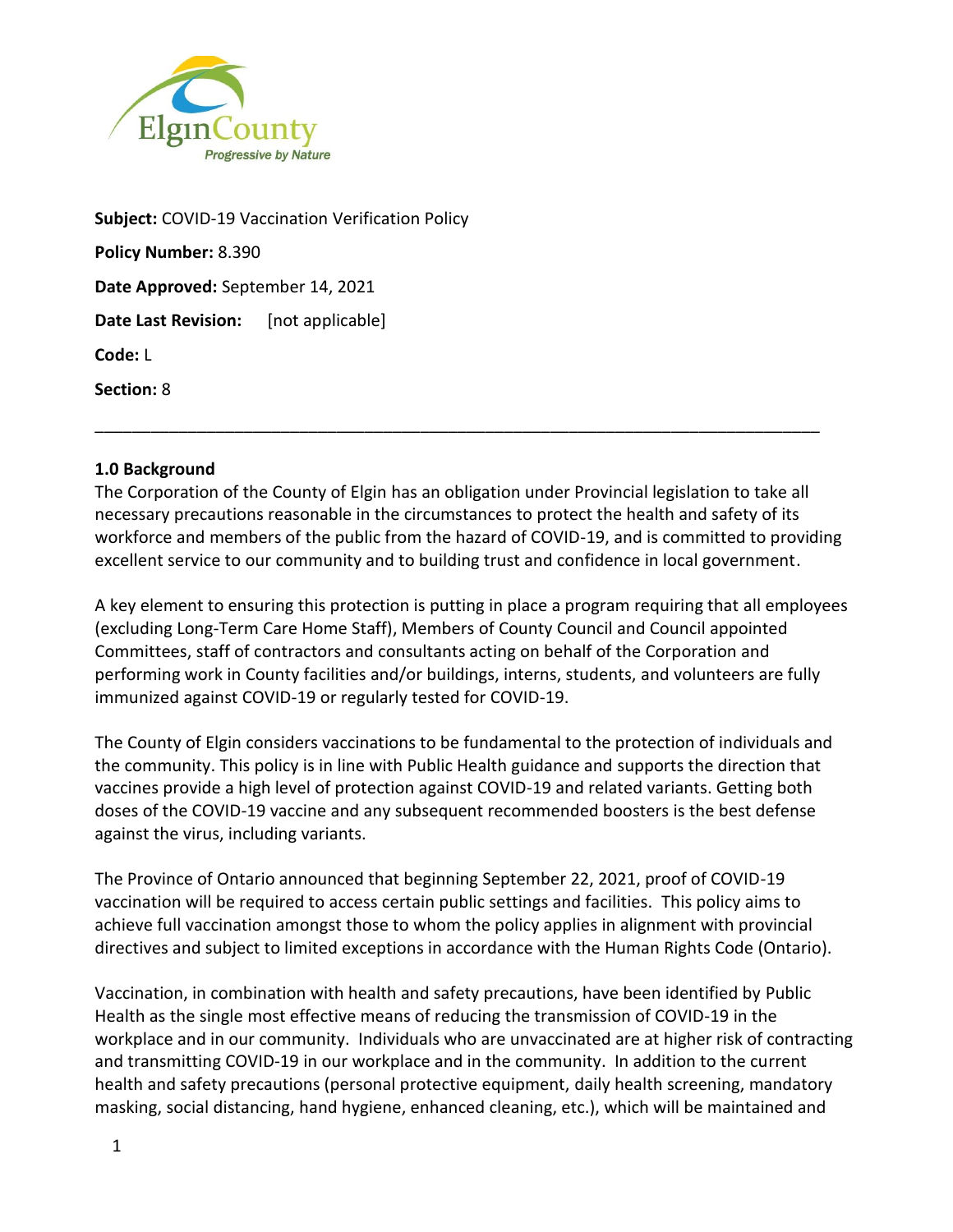

revised in accordance with Public Health guidance, the County of Elgin requires all active employees (excluding Long-Term Care Home Staff), staff of contractors and consultants acting on behalf of the Corporation and performing work in County facilities and/or buildings, volunteers, interns, and students on placements to select one of the following options:

# ▪ **Vaccination with proof of vaccination**

- **Not vaccinated, but in progress to complete vaccination** Mandatory rapid testing is required until proof of full vaccination is provided in accordance with vaccine administration guidelines.
- **Not vaccinated due to a medical accommodation**

Physician or Nurse Practitioner note is required. Mandatory rapid testing is required three (3) times per week with 48 hours between testing and test will be provided by employer.

# ▪ **Not vaccinated**

Mandatory rapid testing is required three (3) times per week with 48 hours between testing, as well as completion of an education program. These conditions will be required to occur outside of working hours, at the expense of the employee.

#### ▪ **Decline attestation**

Mandatory rapid testing is required three (3) times per week with 48 hours between testing, as well as completion of an education program. These conditions will be required outside of working hours, at the expense of the employee.

The policy is indefinite in nature to address the risks and impacts of the COVID-19 pandemic, noting the duration of the pandemic is unknown. The policy will be reviewed on a regular basis and amended as required as new information, data, and Public Health guidance regarding the COVID-19 pandemic evolves.

For employees, student placements and volunteers working at any of Elgin's three Long-Term Care Homes (Elgin Manor, Terrace Lodge, or Bobier Villa), mandatory proof of vaccination is required, subject to proof of a medical reason(s) or requirement for Ontario Human Rights Code accommodation. Employees at Elgin County Long-Term Care Homes are required to comply with the Infection Control 2.10 Immunization – Staff COVID-19 Policy, which includes further requirements mandated by the Minister of Long-Term Care, Chief Medical Officer of Health, the Province of Ontario, or other regulatory or legislative authority.

# **2.0 Purpose**

The purpose of the COVID-19 Vaccination Policy is to provide guidelines pertaining to the expectations and requirements the County of Elgin has of employees, Members of County Council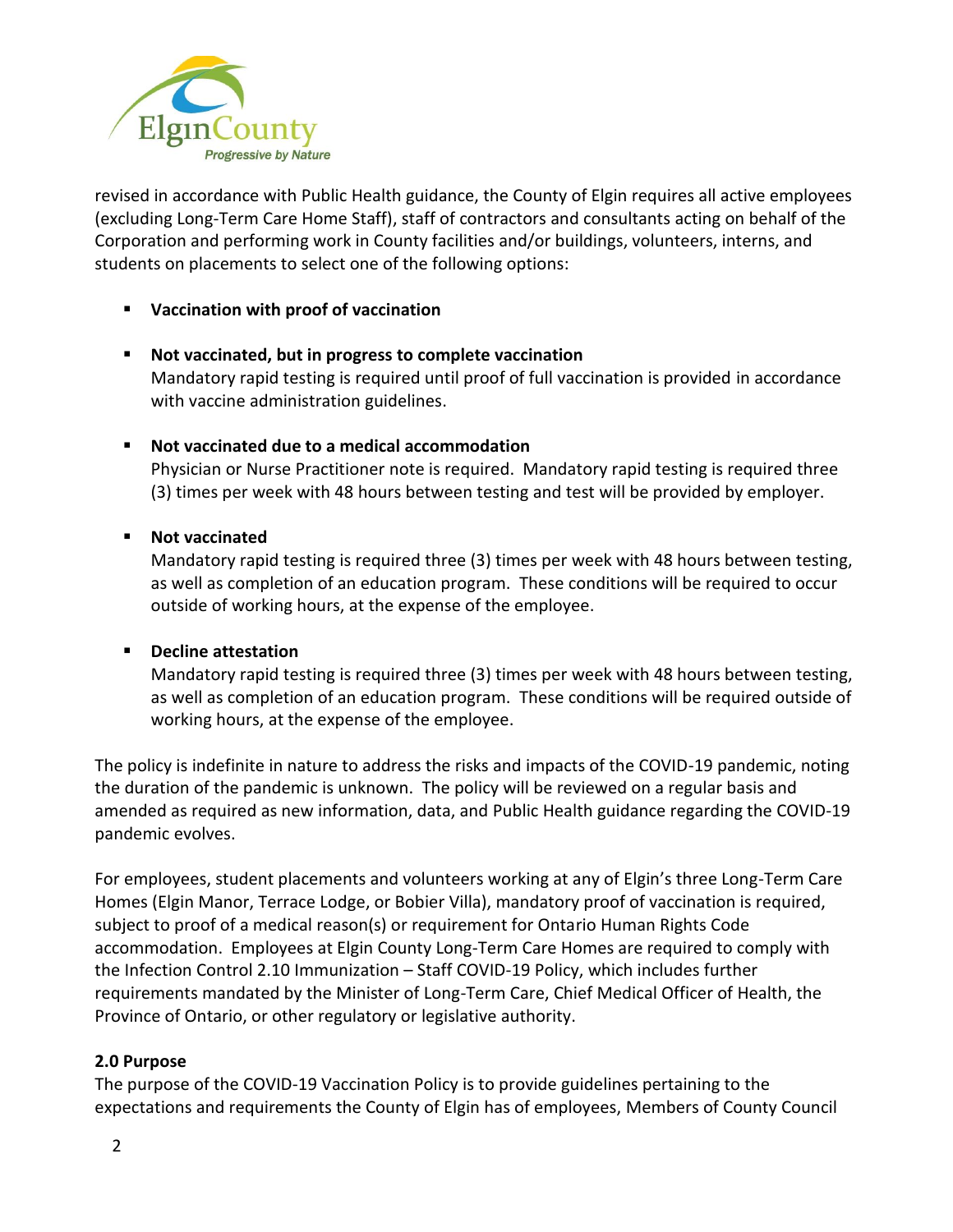

and Members of Council appointed Committees, volunteers, contractors, and students (interns and students on placements), with respect to COVID-19 and vaccinations.

## **3.0 Legislative Framework**

- Occupational Health and Safety Act, R.S.O. 1990, c.0.1
- Human Rights Code, R.S.O. 1990, c.H.19 ("Ontario Human Rights Code")
- Municipal Freedom of Information and Protection of Privacy Act, R.S.O. 1990 c. M.56 ("MFIPPA")

# **4.0 Applicability**

This policy applies to:

- County of Elgin employees, including full-time, part-time, permanent, temporary, and casual staff;
- Members of Elgin County Council and Members of Council appointed Committees required to enter a County facility and/or building;
- Staff of contractors and consultants acting on behalf of the Corporation and performing work in County facilities and/or buildings;
- Volunteers; and
- Interns and students on placements.

**This policy does not apply to employees, student placements and volunteers working at Elgin Manor Long-Term Care Home, Bobier Villa Long-Term Care Home or Terrace Lodge Long-Term Care Home, who are governed by policies and procedures mandated by the Minister of Long-Term Care, Chief Medical Officer of Health, the Province of Ontario, or other regulatory or legislative authority.**

All new or rehired County of Elgin employees, including returning Seasonal and Student employees, are required to be fully vaccinated, including any required vaccine boosters, against COVID-19 as a condition of hire by the County of Elgin.

The County of Elgin also reserves the right to amend this policy as the County determines to be appropriate or required.

# **5.0 Definitions**

**Attestation of a medical reason(s) of Ontario Human Rights Code reason(s)** – means a written statement that sets out that the person cannot be vaccinated against COVID-19.

**COVID-19** - a virus belonging to a large family called coronavirus which includes the virus that causes the common cold and more severe disease such as Severe Acute Respiratory Syndrome (SARs) and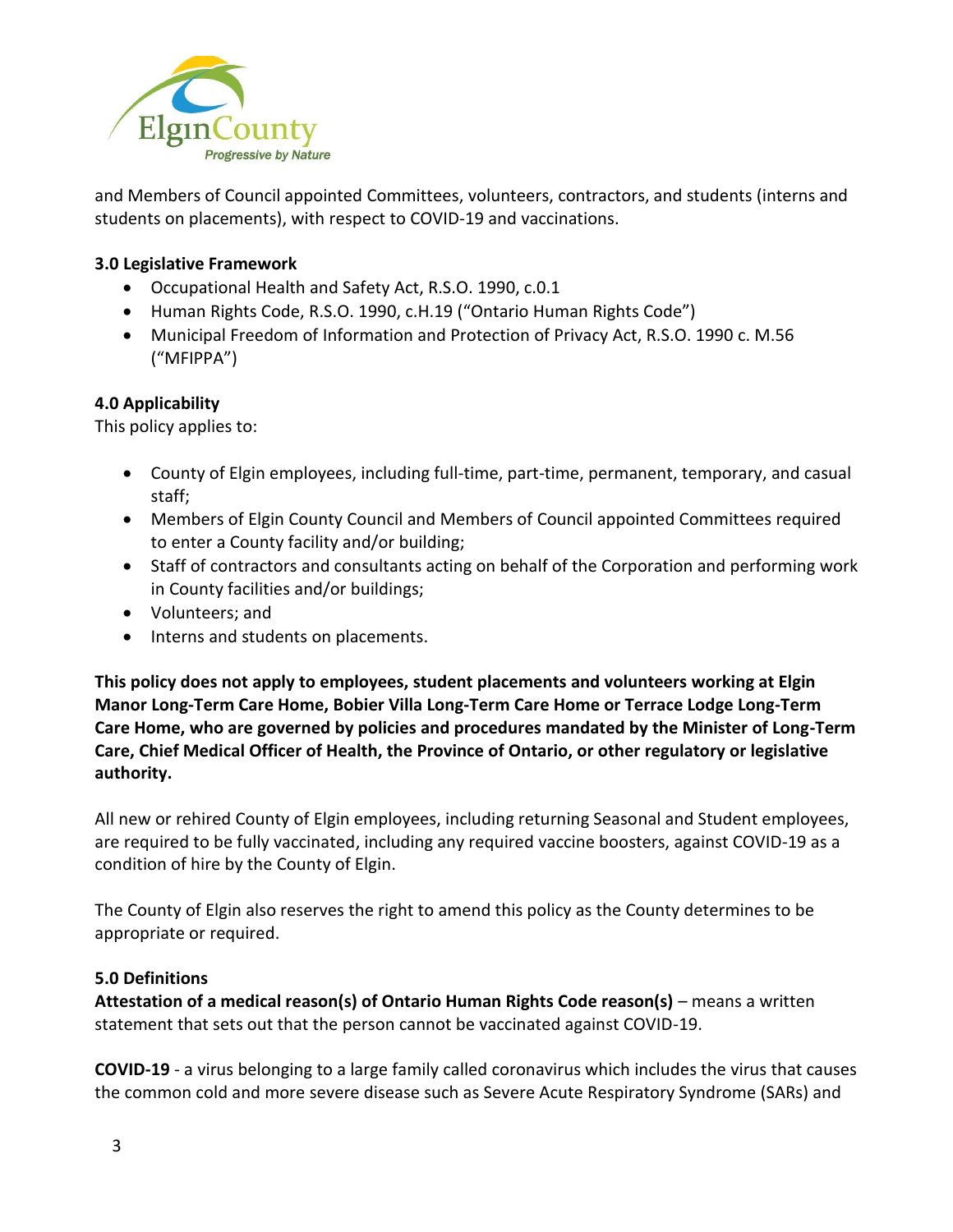

Middle East Respiratory Syndrome (MERS-COV). The virus that causes COVID-19 is a novel coronavirus, named SARS-CoV-2.

**Educational Program** - an educational program that has been approved by and/or provided by the County of Elgin and addresses the following learning components:

- How COVID-19 vaccines work
- Vaccine safety related to the development of the COVID-19 vaccines
- Benefits of vaccination against COVID-19
- Risks of not being vaccinated against COVID-19
- Possible side effects of COVID-19 vaccination

**Employees –** means County of Elgin employees, including full-time, part-time, permanent, temporary, and casual staff.

**Fully Vaccinated** – means having received the full series of COVID-19 vaccine or a combination of COVID-19 vaccines approved by Health Canada; and having received the final dose of the COVID-19 vaccine at least 14 days ago.

**Individuals** – means Members of Elgin County Council and Members of Council appointed Committees required to enter a County facility and/or building; Staff of contractors and consultants acting on behalf of the Corporation and performing in County facilities, and buildings; Volunteers; and Interns and students on placements.

**Proof of Medical Exemption** - written proof of a medical reason, provided by a physician or nurse practitioner in the extended class that sets out: (i) a documented medical reason for not being fully vaccinated against COVID-19, and (ii) the effective time-period for the medical reason.

Proof of Vaccination - documentation issued by the Ontario Ministry of Health, other province or territory or international equivalent indicating individual immunization status against the COVID-19 virus.

**Vaccine** - for the purposes of this Policy, a Vaccine is defined as a substance used to stimulate the production of antibodies and provide immunity against SARS-CoV-2.

#### **Vaccines approved by Health Canada** are as follows:

- Pfizer-Biotech COVID-19 vaccine
- Moderna COVID-19 vaccine
- Janssen (Johnson and Johnson) COVID-19 vaccine
- AstraZeneca/COVISHIELD COVID-19 vaccine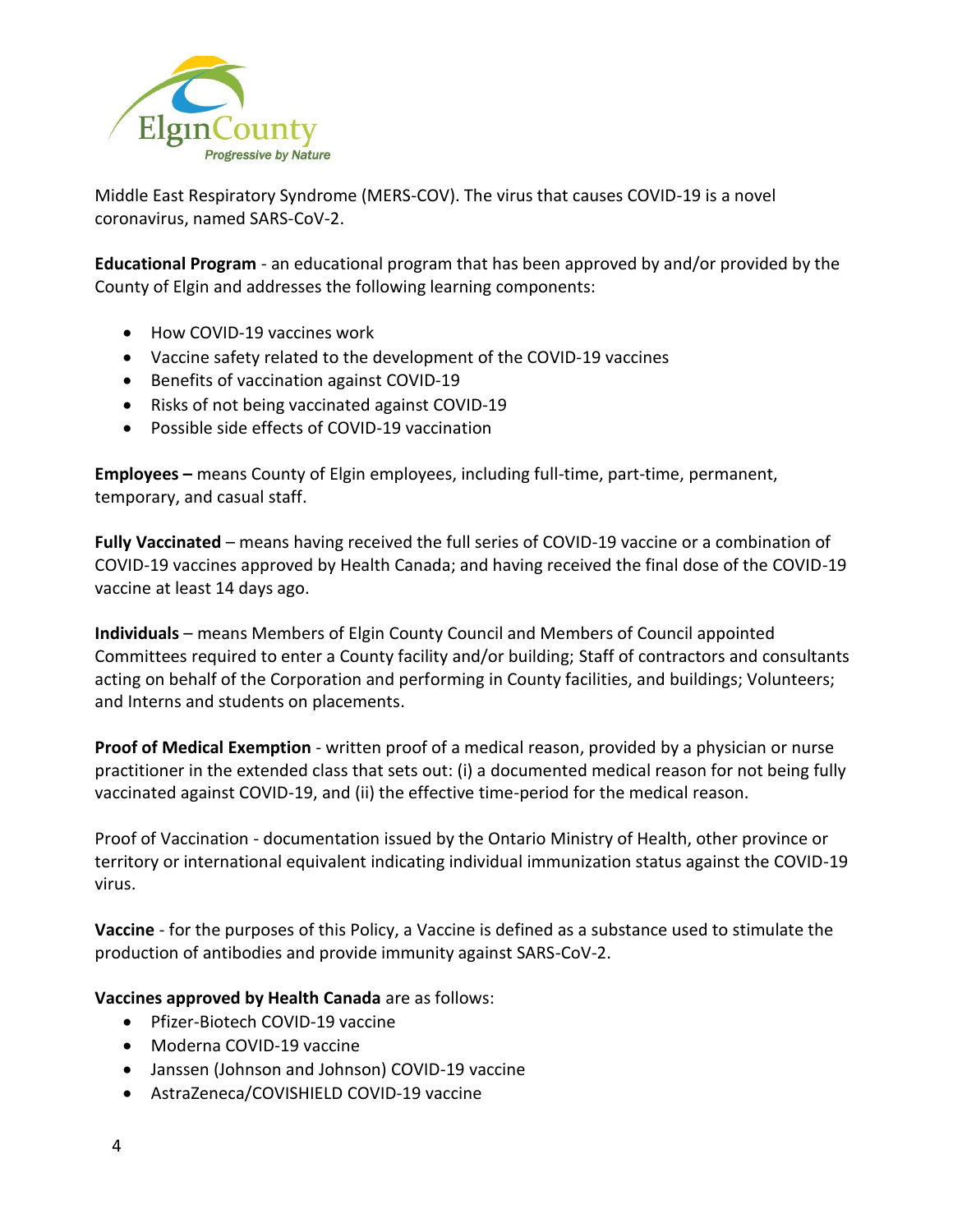

# **6.0 Continued Compliance with All Health and Safety Precautions**

Unless a legislated or regulatory exemption applies, all County of Elgin employees are expected and required to continue to comply with all applicable health and safety measures to reduce the hazard of COVID-19, including but not limited to compliance with established workplace access controls (e.g. screening), wearing a mask or face covering, using provided Personal Protective Equipment (PPE), maintaining appropriate physical distancing and self-monitoring of potential COVID-19 symptoms when at work or otherwise engaged in County business. The applicable Health and Safety measures are outlined in Elgin County's COVID-19 Safety Plan.

## **7.0 Responsibilities**

All levels of management are responsible for the administration of this Policy.

Management/Supervisors are expected to:

- Lead by example;
- Submit proof of their vaccination status and meet the requirements outlined in this policy;
- Ensure employees have submitted proof of their vaccination status, as outlined in this policy;
- Ensure employees complete any required education or training about COVID-19, including regarding vaccinations and safety protocols; and,
- Continue to enforce workplace precautions that limit the spread of COVID-19 virus.

Employees are expected to:

- Continue to follow all health and safety policies and protocols to ensure personal safety and prevent the spread of COVID-19 before and after vaccination;
- Submit proof of vaccination status, Rapid Antigen Test results or an approved exemption, and meet the requirements outlined in this policy;
- Follow direction provided by the employer in cases where Rapid Antigen Testing identifies a positive case including completion of a laboratory-based polymerase chain reaction (PCR) test;
- Complete any required Educational Program or training about COVID-19, including regarding vaccinations and safety protocols;
- Adhere to any additional mandates or directives or reporting requirements from provincial or federal authorities; and,
- If additional booster doses of the COVID-19 vaccine are required, ensure subsequent doses are also received.

Individuals are expected to:

- Continue to follow all health and safety policies and protocols to ensure personal safety and prevent the spread of COVID-19 before and after vaccination;
- Submit proof of vaccination status, Rapid Antigen Test results or an approved exemption, and meet the requirements outlined in this policy;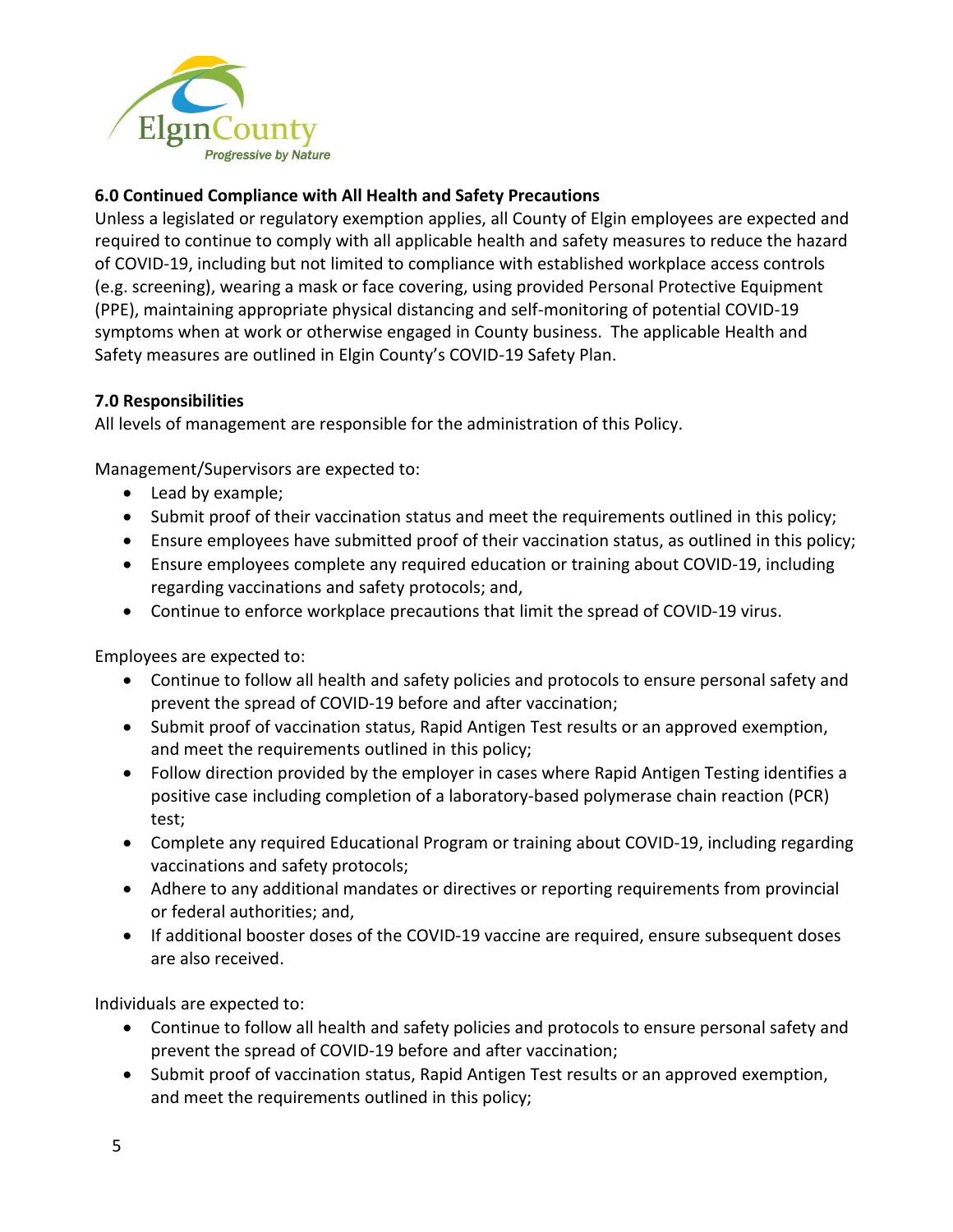

- Follow direction provided by the County of Elgin in cases where Rapid Antigen Testing identifies a positive case including completion of a laboratory-based polymerase chain reaction (PCR) test;
- Adhere to any additional mandates or directives or reporting requirements from provincial or federal authorities; and,
- If additional booster doses of the COVID-19 vaccine are required, ensure subsequent doses are also received.

All County employees are required to create and foster a work environment free from harassment and disrespectful behaviour, as outlined in HR Policy 2.80 *Workplace Harassment and Discrimination Policy and Program* and HR Policy 2.80.1 *Commitment to a Civil Workplace Environment and Workplace Interactions.* 

## **8.0 Procedure**

County of Elgin employees, including full-time, part-time, permanent, temporary, and casual staff (herein referred to as "**employees**"); and Members of Elgin County Council and Members of Council appointed Committees required to enter a County facility and/or building; Staff of contractors and consultants acting on behalf of the Corporation and performing in County facilities, and buildings; Volunteers; and Interns and students on placements (collectively referred to as "**individuals**") will be required to select one of the following options and the following procedure(s) will apply:

# **8.1 Vaccination with proof of vaccination**

- The County of Elgin requires all employees and individuals to whom the policy applies to disclose their COVID-19 vaccination status through a confidential Vaccine Declaration Form. The only acceptable proof of vaccination is the receipt or other documentation provided by the Ministry of Health/Public Health, or equivalent out-of-province health body to the person who was vaccinated.
- Employees must disclose their vaccination status to the County of Elgin in accordance with the established process by no later than Wednesday, September 22, 2021.

Individuals must disclose their vaccination status to the County prior to entering a County facility and/or building**.**

#### **8.2 Not vaccinated, but in progress to complete vaccination**

• Employees and individuals who, by Friday, October 22, 2021, disclose that they have not received two doses of COVID-19 vaccine (or a single dose in the case of a single dose vaccine series), but have disclosed they are in progress to complete vaccination must participate in mandatory Rapid Antigen Testing three (3) times per week with 48 hours between testing, until proof of full vaccination is provided;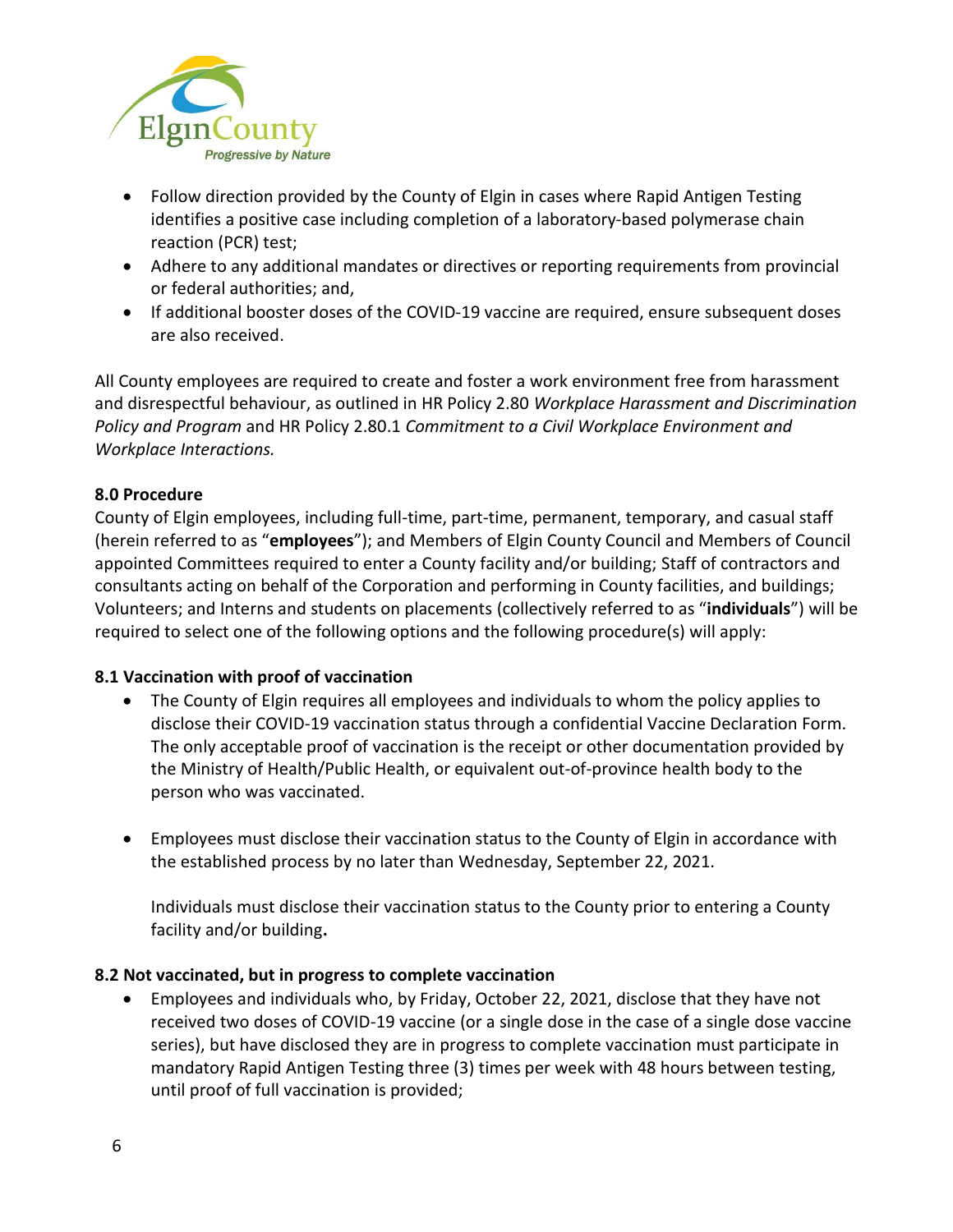

- Employees and individuals must provide verification of the negative test result in a manner that enables the County of Elgin to confirm the results at its discretion; and,
- Rapid Antigen Testing will be available onsite at no charge for those employees and individuals who have scheduled their second dose of the COVID-19 vaccination in accordance with vaccine administration guidelines.
- Rapid Antigen Tests will be supplied by the County for employees and individuals who have scheduled their second dose of the COVID-19 vaccination.

# **8.3 Not vaccinated due to a medical accommodation**

- Provide Proof of Medical Exemption;
- Employees and individuals must participate in mandatory Rapid Antigen Testing three (3) times per week with 48 hours between testing, until proof of full vaccination is provided;
- Employees and individuals must provide verification of the negative test result in a manner that enables the County of Elgin to confirm the results at its discretion; and,
- Rapid Antigen Tests will be supplied by the County for employees and individuals who have submitted the required documentation for medical exemption from receiving the vaccination.

If an employee has a medical reason for not being vaccinated now or in the future, it is the employee's responsibility to contact HR to provide a letter to take to their attending physician (included as **Appendix 1**); each case will be considered on its own facts, in accordance with any applicable legal obligations under the Human Rights Code.

The County will require Proof of Medical Exemption that sets out at least the following:

- That the employee or individual cannot be vaccinated against COVID-19; and
- The general nature of the medical reason why the employee or individual cannot be vaccinated and confirmation that this is a genuine medical condition and not simply the patient's preference or self-evaluation; and,
- The effective time period for the medical reason (i.e., permanent or time-limited).

This medical information received is to be submitted to and retained by HR in a confidential file.

The County will work with the employee or individual to determine whether and how they may be accommodated, as required, in accordance with the Human Rights Code (Ontario). Without limitation, such measures for employees may include changes to work assignments, work location, as well as regular paid Rapid Antigen Testing.

**note**: These conditions may also be increased following further consultation with Public Health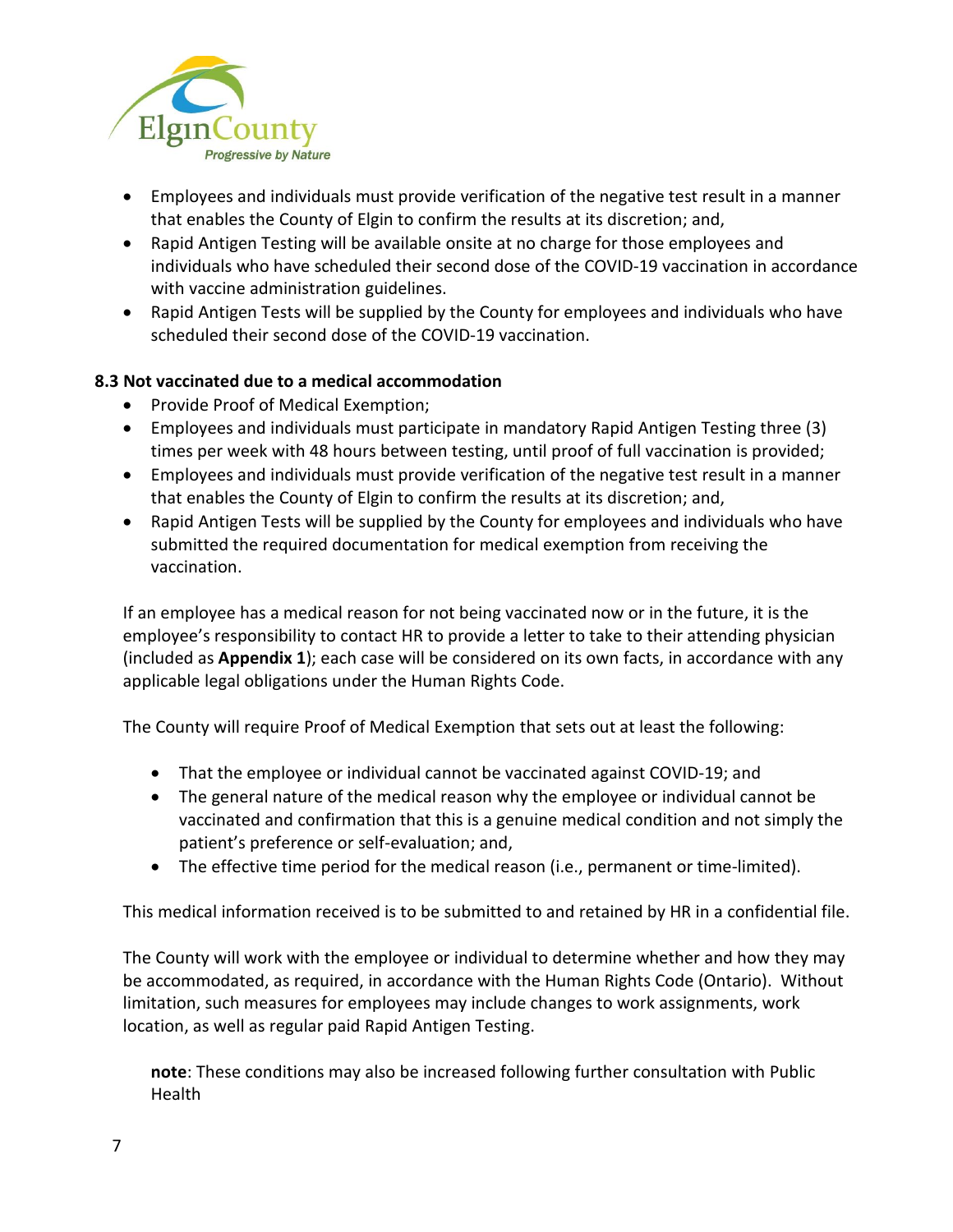

#### **8.4 Not vaccinated**

The following conditions will be required to occur outside of working hours for employees:

- Employees who, by Friday, October 22, 2021, disclose that they have not received two doses of COVID-19 vaccine (or a single dose in the case of a single dose vaccine series), or who have not disclosed their vaccination status as required, shall attend mandatory education on the benefits of vaccination;
- Employees and individuals must participate in mandatory Rapid Antigen Testing three (3) times per week with 48 hours between testing, until proof of full vaccination is provided; by means as determined appropriate by the County of Elgin, in consultation with Public Health, until such time as they are considered fully immunized;
- Employees and individuals must provide verification of the negative Rapid Antigen Test result in a manner that enables the County of Elgin to confirm the results at its discretion. In cases where testing identifies a positive case, employees will be directed to stay home utilizing sick time or unpaid/personal time until verification in a manner that enables the County of Elgin to confirm their ability to return to work is provided prior to attending the workplace in accordance with the County of Elgin COVID-19 Safety Plan and individuals will not be permitted to enter County buildings and/or facilities; and,
- Employees must undertake mandatory training/Educational Program (\*) outside of working hours.

(\*) Mandatory training/Educational Program sessions addresses the following:

- How COVID-19 vaccines work;
- Vaccine safety related to the development of the COVID-19 vaccines;
- The benefits of vaccination against COVID-19;
- The risks of not being vaccinated against COVID-19; and,
- Possible side effects of COVID-19 vaccination.

**note**: These conditions may also be increasing following further consultation with Public Health

#### **8.5 Decline attestation**

The following **conditions will be required to occur outside of working hours** for employees:

• After Friday, October 22, 2021, employees and individuals must participate in rapid antigen testing conducted at interval frequency/location(s) and/or by means, as determined appropriate by the County of Elgin, in consultation with Public Health, until such time as they are considered fully immunized;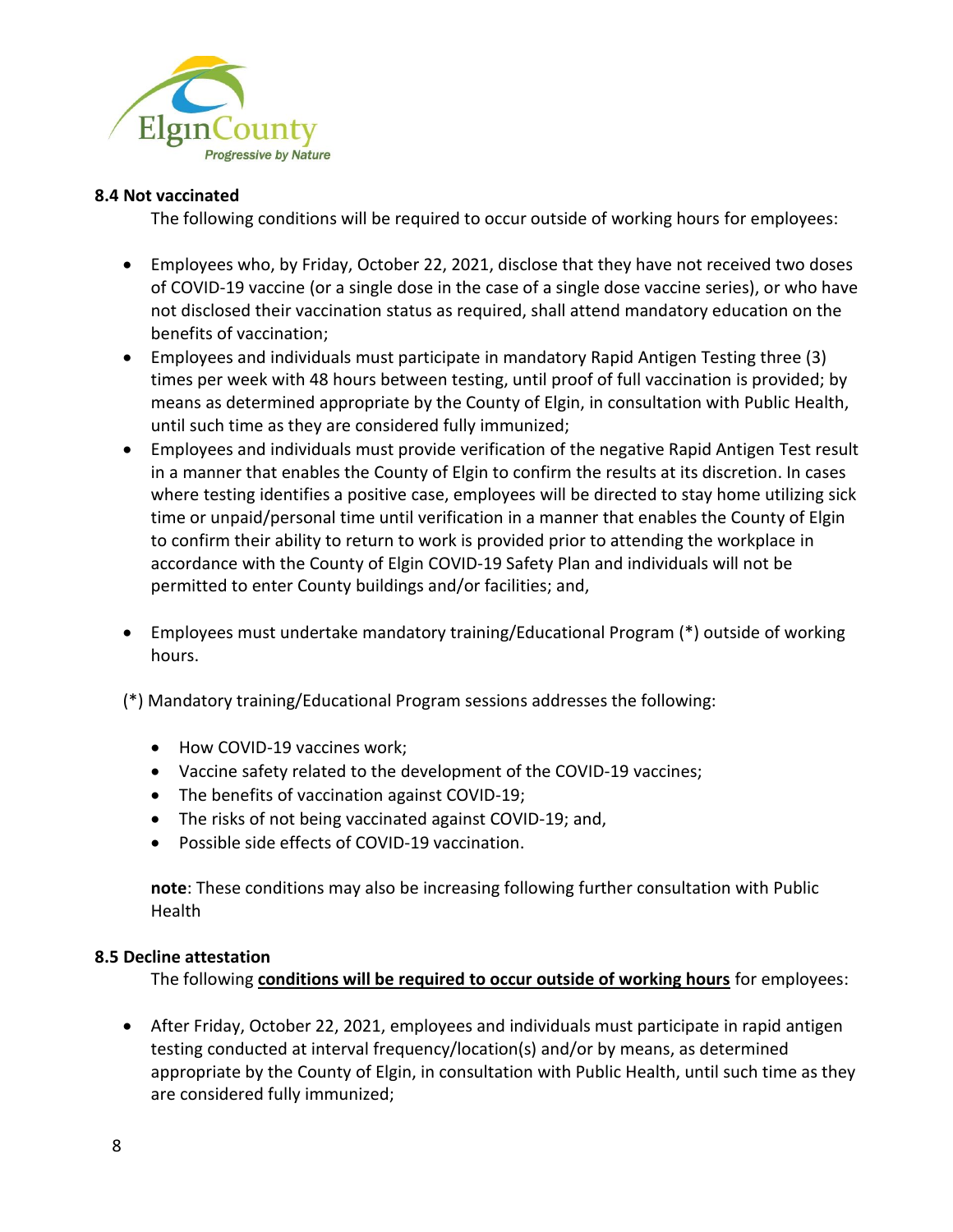

- Employees and individuals must provide verification of the negative Rapid Antigen Test result in a manner that enables the County of Elgin to confirm the results at its discretion;
- If an employee or individual has chosen not to be vaccinated, without Proof of Medical Exemption (noted above), the employee shall pay for each Rapid Antigen Test. The time required to receive a Rapid Antigen Test will be unpaid time/personal time for the employee or individual, and mileage will not be paid if travel is required to receive the test; and,
- Employees must undertake mandatory training/Educational Program (\*).

(\*) Mandatory training/Education Program sessions outside of working hours which addresses the following:

- How COVID-19 vaccines work;
- Vaccine safety related to the development of the COVID-19 vaccines;
- The benefits of vaccination against COVID-19;
- The risks of not being vaccinated against COVID-19; and,
- Possible side effects of COVID-19 vaccination.

**note**: These conditions may also be increasing following further consultation with Public Health

The County of Elgin reserves the right to require Rapid Antigen Testing of any employee or individual at any time.

Additional details regarding the implementation of this policy will be available in the COVID-19 Safety Plan.

#### **9.0 Accommodations**

Employees requiring any further Ontario Human Rights Code accommodations under this policy may request accommodations by advising their Supervisor/Manager/Director. Individuals requiring any further Ontario Human Rights Code accommodations under this policy may request accommodations by advising HR [\(vaccineinfo@elgin.ca\)](mailto:vaccineinfo@elgin.ca). The County of Elgin is committed to fulfilling its obligations under the Ontario Human Rights Code.

#### **10.0 Inactive Employees**

Inactive employees who are on a leave of absence are not required to comply with s.8.0 so long as they remain on a leave of absence. Employees must comply with this policy prior to returning to work. HR will send information to inactive employees.

#### **11.0 COVID-19 Screening**

Regardless of vaccination status, all active employees, Members of County Council or Council appointed Committees, staff of contractors and consultants acting on behalf of the Corporation and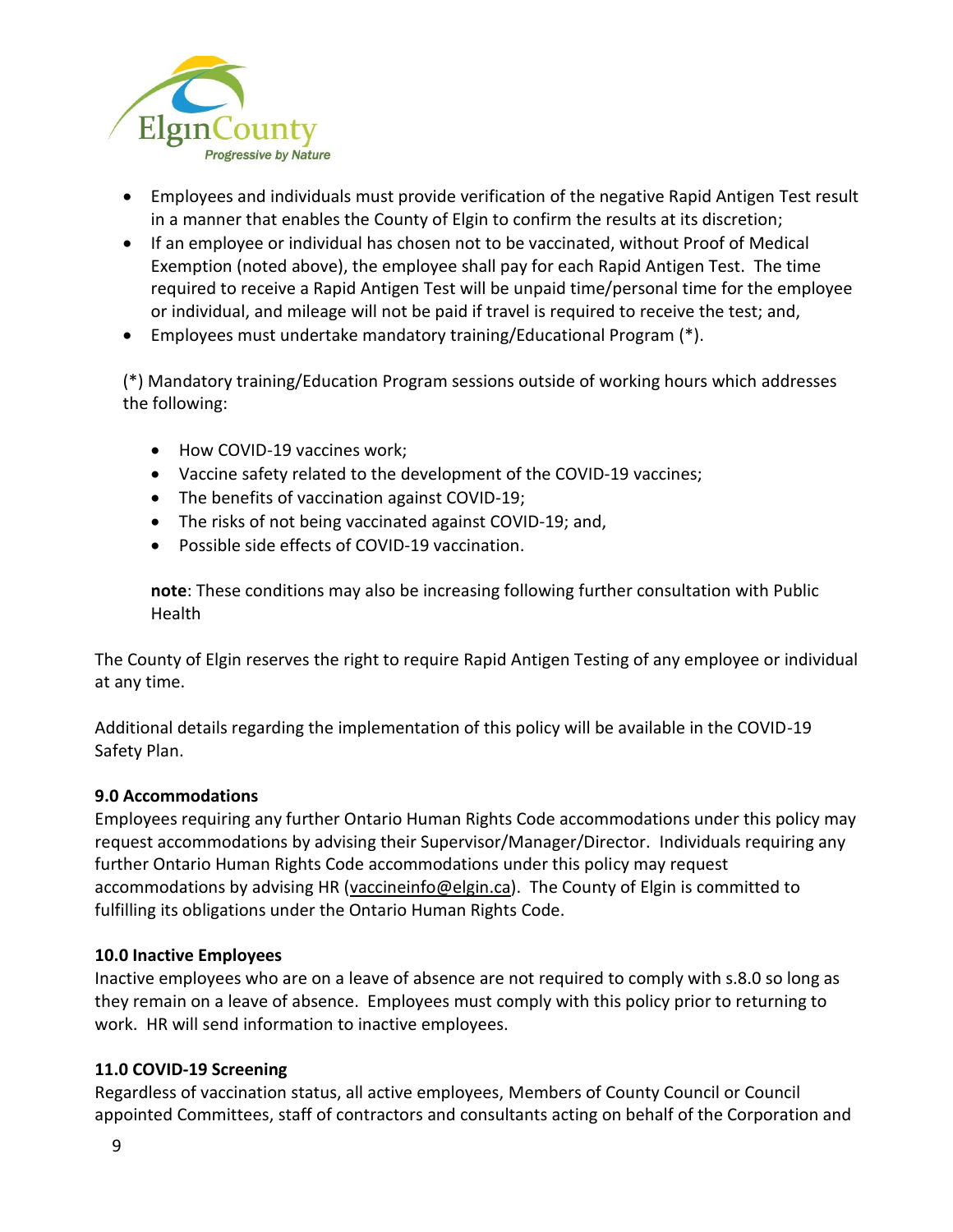

performing work in County facilities and/or buildings, volunteers, interns, and students on placements shall:

- a.) Complete daily screening for COVID-19 symptoms prior to attending any County facilities and/or buildings;
- b.) Be tested for COVID-19 where persons fail screening (provincial COVID-19 self-assessment or County of Elgin COVID-19 self-assessment, or County facility active screening) and be restricted from entering the County building and/or facility; and
- c.) Provide verification in a manner that enables the County of Elgin to confirm their ability to return to work or enter the County building and/or facility prior to attending the workplace in accordance with the County of Elgin COVID-19 Safety Plan.

# **12.0 Collection of Information and Privacy Considerations**

The County of Elgin will maintain vaccination disclosure information, including documentation verifying receipt of a vaccination series approved by Health Canada or the World Health Organization, in accordance with privacy principles and any applicable legislation including the *Municipal Freedom of Information and Protection of Privacy Act (MFIPPA)* and the *Personal Health Information Protection Act (PHIPA)*. This information will be retained by Human Resources (HR), and will only be used to the extent necessary for implementation of this policy, for administering health and safety protocols, and infection and prevention control measures in the workplace.

Employees or individuals may also be required to disclose their vaccination status by law or to otherwise give effect to this policy, including, but not limited to, situations where employees or individuals are directed to stay home as a result of the daily screening tool in order to comply with the clearance criteria to return to the office (e.g. after experiencing symptoms, a COVID-19 exposure, or a travel quarantine exemption) or enter a County and/or facility.

# **13.0 New or Rehired Employees**

All new or rehired employees must provide the required proof of vaccination to HR prior to commencing their employment, engagement, assignment, or placement. This policy shall form one of the conditions of employment which new employees accept as part of an offer of employment into such positions.

Individuals can download copies of their vaccination documentation at this link: [covid19.ontariohealth.ca.](file:///C:/Users/blima/AppData/Local/Microsoft/Windows/INetCache/Content.Outlook/9C0ID6ZD/covid19.ontariohealth.ca) If the individual has a red and white health card, call 1-833-943-3900.

# **14.0 Ongoing Monitoring and Assessment of COVID-19 Workplace Safety Measures**

The County of Elgin will continue to closely monitor its COVID-19 risk mitigation strategy and the evolving health information and context, to ensure that it continues to optimally protect the health and safety of its employees in the workplace, volunteers, contractors, students, elected officials and the public that they serve. To that end, and in consultation with Public Health and occupational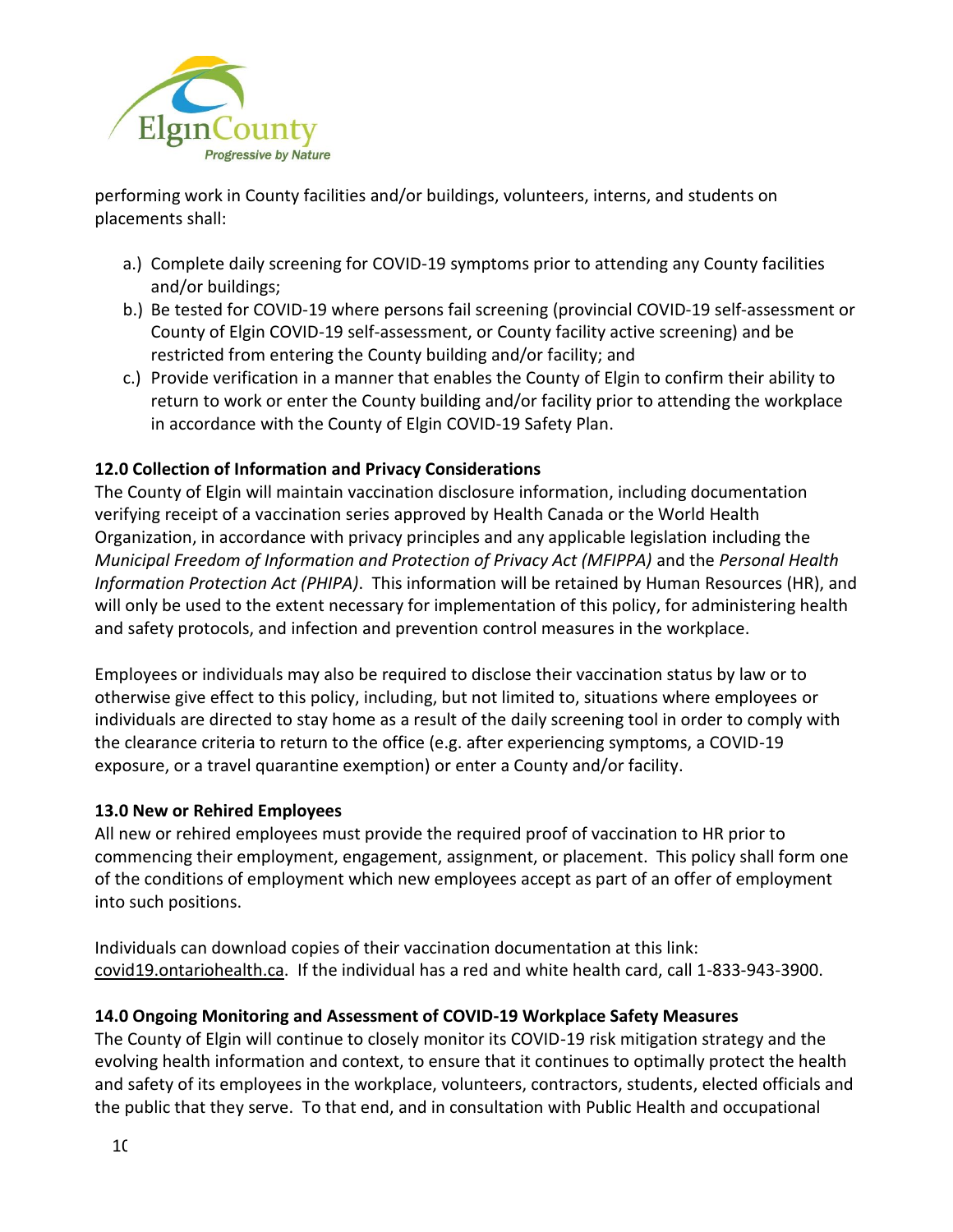

health and safety resources, the County will continue to assess other available workplace risk mitigation measures. If it is determined that additional precautions are necessary, the County of Elgin may decide to deploy new measures (including at an individual level) to protect employees, volunteers, contractors, students, and elected officials and the public from COVID-19, and may amend this policy accordingly and/or communicate the required precautions to impacted employees.

# **15.0 Consequences of Non-Compliance with Policy**

Employees who fail to comply with this policy will be subject to progressive disciplinary action up to and including termination.

#### **16.0 Provincial Legislation**

The County of Elgin has a legal duty under the Occupational Health and Safety Act (OHSA) to take reasonable precautions to protect workplace health and safety, including hazards posed by infectious disease such as COVID-19 and associated variants.

## **17.0 Training**

All employees and individuals to whom this policy applies will have this policy shared with them on, or as soon as possible following, the effective date of this policy. All new employees, Council appointed Committee Members, staff of contractors, consultants, volunteers, interns and students on placements will have the policy shared with them prior to commencement of first day of employment or entering a County building and/or facility, where possible.

Employees and individuals will be required to acknowledge that they have read and understood the policy.

Any questions about this policy can be directed to [vaccineinfo@elgin.ca](mailto:vaccineinfo@elgin.ca)

#### **18.0 Policy Implementation**

Implementation of this policy will be in accordance with applicable Council and/or Corporation bylaws, policies and procedures, legislation, and collective agreement provisions.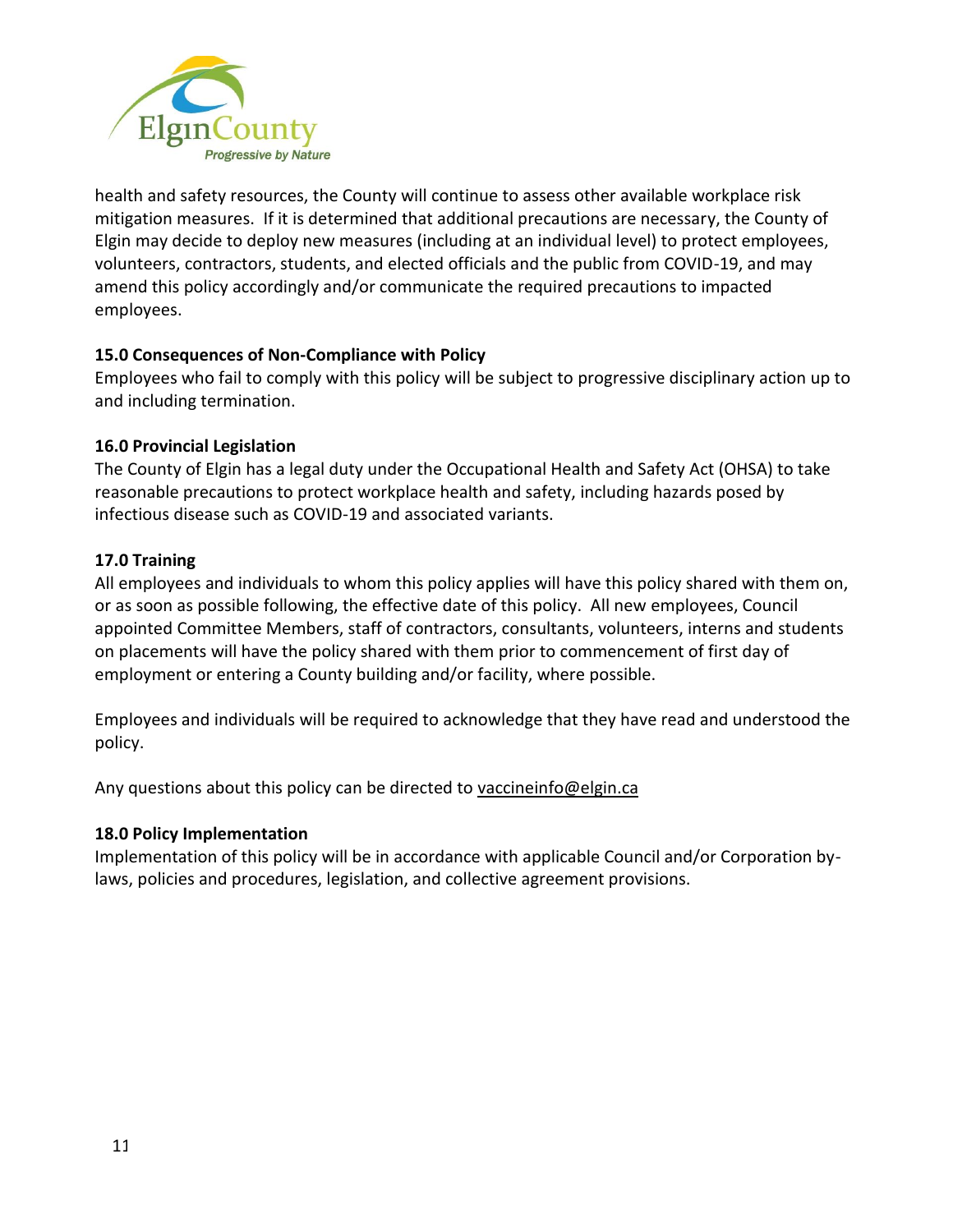

## **APPENDIX 1 - MEDICAL EXEMPTION FOR COVID-19 VACCINATION – LTC HOMES**

County of Elgin LTC Homes staff, contractors (including those providing direct care and/or having direct interaction with long-term care home residents), students and volunteers are required to be fully compliant with the applicable COVID-19 Vaccination policy and to report their vaccine status to the Human Resources (HR) Department.

Individuals who have a medical contraindication to mRNA COVID-19 vaccines (an allergist/immunologist-confirmed severe allergy or anaphylactic reaction to a previous dose of a COVID-19 vaccine or to any of its components that cannot be mitigated; a diagnosed episode of myocarditis/pericarditis after receipt of an mRNA vaccine), as outlined by the National Advisory Committee on Immunizations (NACI) are required to have their treating Physician or Nurse Practitioner complete the information below and submit to HR. The medical exemption is not considered valid until reviewed and accepted by HR. Please submit completed forms in confidence to [VaccineInfo@elgin.ca.](mailto:VaccineInfo@elgin.ca)

#### **Employee Consent**

| Last Name:                                                                                                                                                                                                                                                                                                                                                         | First Name:    | Employee ID#: |  |
|--------------------------------------------------------------------------------------------------------------------------------------------------------------------------------------------------------------------------------------------------------------------------------------------------------------------------------------------------------------------|----------------|---------------|--|
| Job Title:                                                                                                                                                                                                                                                                                                                                                         | Department:    | Supervisor:   |  |
| Phone #:                                                                                                                                                                                                                                                                                                                                                           | Email Address: |               |  |
| hereby authorize my treating physician or nurse<br>practitioner to release the information on this form to the County of Elgin Human Resources<br>Department. By signing and submitting this form, I understand that the request for medical exemption<br>to COVID-19 vaccination will require a review and approval process by the Human Resources<br>Department. |                |               |  |
| Signature:                                                                                                                                                                                                                                                                                                                                                         |                | Date:         |  |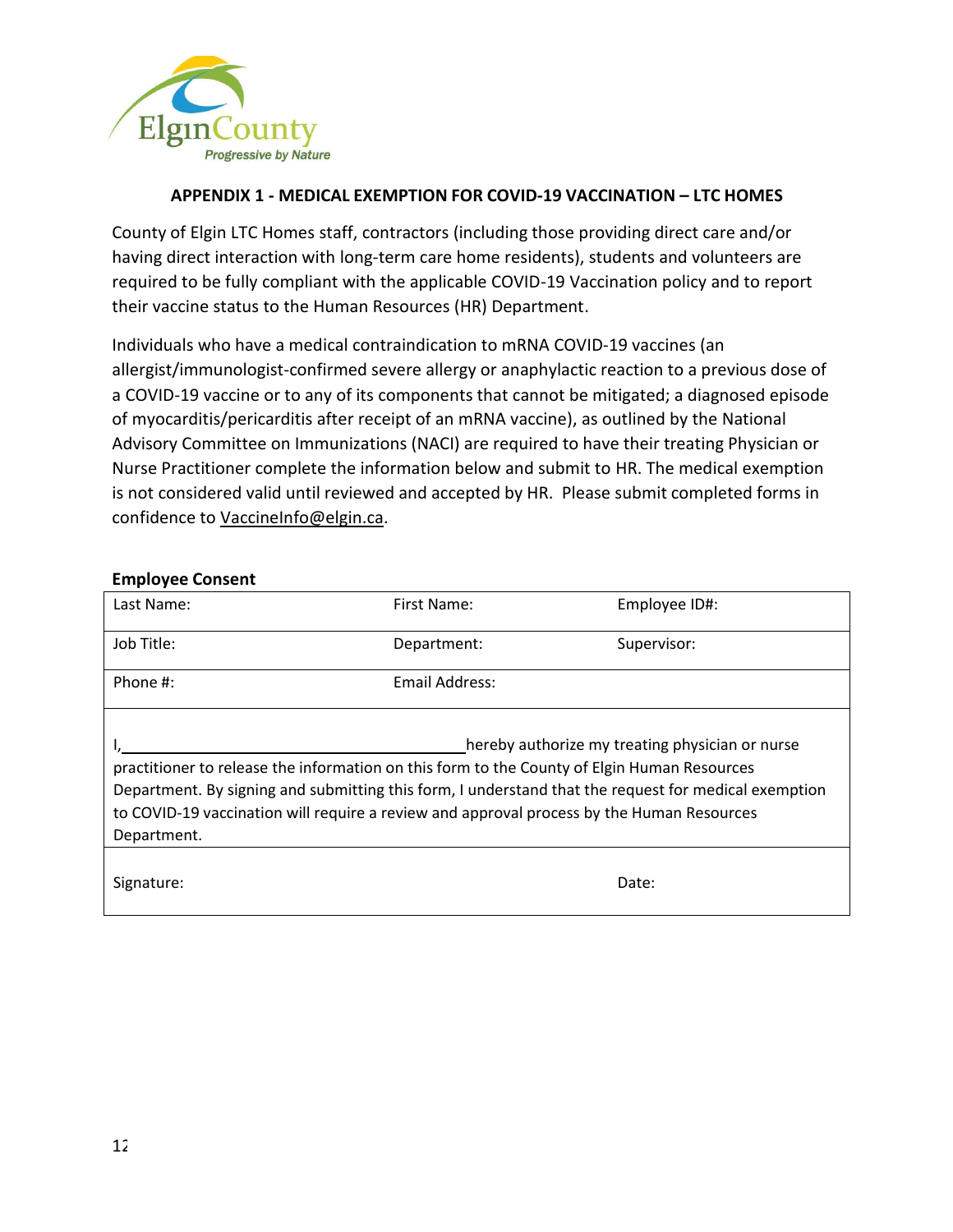

# **Physician or Nurse Practitioner Attestation**

| attest that based on my knowledge of my patient and the information available to me,<br>(please print name) has a documented medical reason for<br>exemption from being fully vaccinated against COVID-19 in relation to a condition<br>outlined on page 3 of this document. |               |  |  |
|------------------------------------------------------------------------------------------------------------------------------------------------------------------------------------------------------------------------------------------------------------------------------|---------------|--|--|
| Name:                                                                                                                                                                                                                                                                        | CPSO or CNO#: |  |  |
| <b>Address:</b>                                                                                                                                                                                                                                                              |               |  |  |
| Phone<br>Fax                                                                                                                                                                                                                                                                 | <b>STAMP</b>  |  |  |
| <b>Signature of Physician or Nurse</b>                                                                                                                                                                                                                                       | Date          |  |  |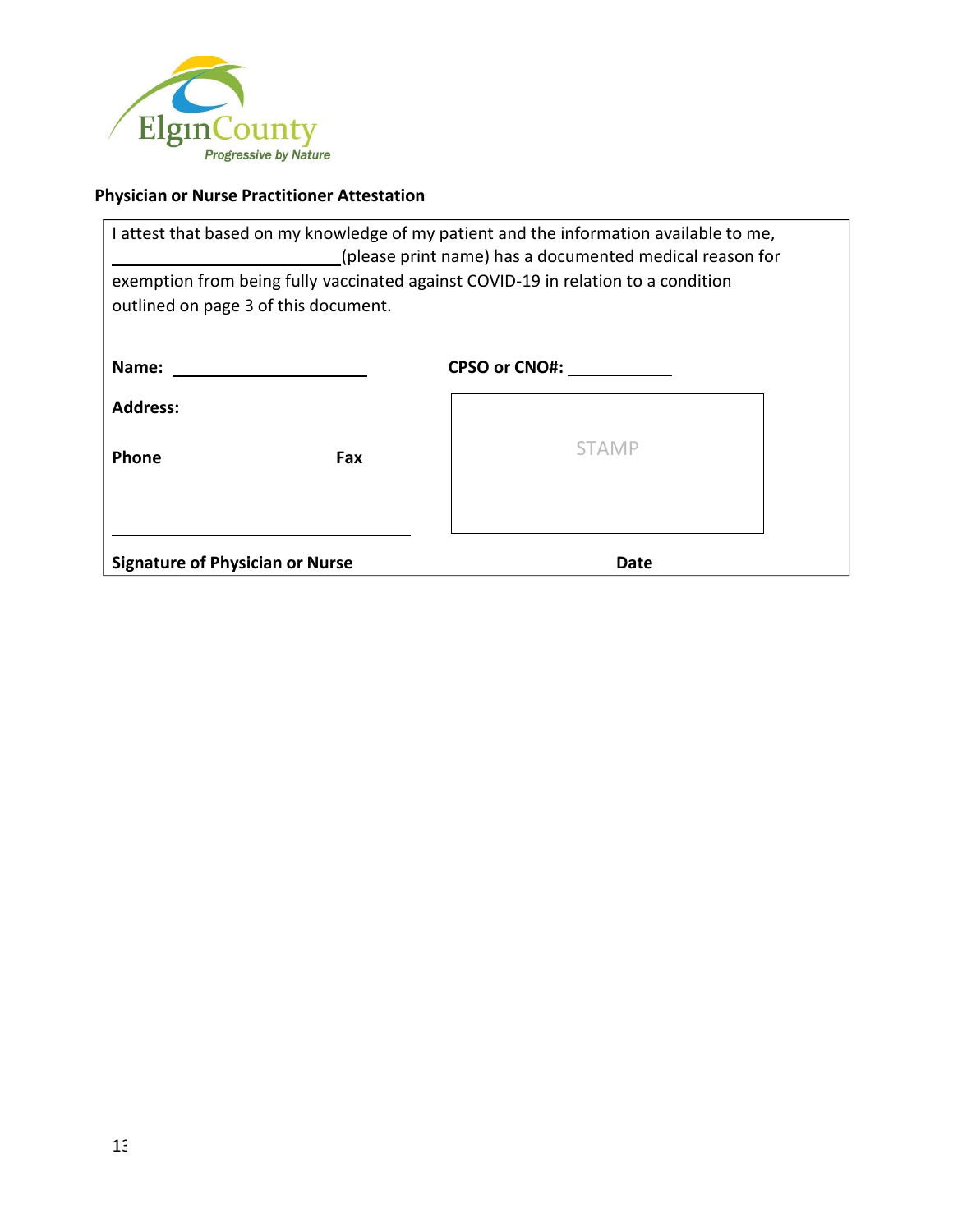

## **Employee Last Name: First Name:**

*The following conditions are the only absolute medical exemptions from the COVID-19 vaccine as expressed by the National Advisory Committee on Immunizations (NACI) as of July 22, 2021. Pleaseindicate which medical condition applies to your patient, as well as the effective time period for the medical reason (i.e. permanent or time-limited).*

\_\_\_\_\_\_\_\_\_\_\_\_\_\_\_\_\_\_\_\_\_\_\_\_\_\_\_\_\_\_\_\_\_\_\_\_\_\_\_\_\_\_\_\_\_\_\_\_\_\_\_\_\_\_\_\_\_\_\_\_\_\_\_\_\_\_\_\_\_\_

- ☐ **Severe Reaction (including myocarditis/pericarditis), severe allergic reaction, or anaphylaxis after a previous dose of an mRNA vaccine:** Individuals who have a **documented** severe or anaphylactic reaction to a previous dose of an mRNA vaccine should not receive additional doses of an mRNA vaccine.
- ☐ **Severe Allergic Reaction or Anaphylaxis to any components of an mRNA Vaccine:** Individuals who have a **documented** severe or anaphylactic reaction to one or more mRNA vaccine components should not receive an mRNA vaccine. Please confirm which component your patient is allergic to, and the type of reaction experienced:

| <b>Vaccine Product</b>              | <b>Potential Allergen</b><br>(vaccine or<br>container) | <b>Description of Allergic Reaction</b> |
|-------------------------------------|--------------------------------------------------------|-----------------------------------------|
| Pfizer-BioNTech COVID-19<br>Vaccine | (i.e. Polyethylene<br>glycol(PEG))                     |                                         |
| Moderna COVID-19<br>Vaccine         | (i.e. PEG<br>Tromethamine<br>(trometamol or<br>Tris))  |                                         |

*\*Reference: [NACI Recommendations on the Use of COVID-19 Vaccines: Contraindications andPrecautions](https://www.canada.ca/en/public-health/services/immunization/national-advisory-committee-on-immunization-naci/recommendations-use-covid-19-vaccines.html#a7.9)*

- ☐ Report of Adverse Event Following Immunization (AEFI) Submitted
- $\Box$  AEFI not submitted. Please complete and submit an AEFI [Form](https://www.publichealthontario.ca/-/media/documents/a/2020/aefi-reporting-form.pdf) or provide an explanation why anAEFI will not be submitted.
- $\Box$  Patient has been referred to an allergist or specialist related to their documented